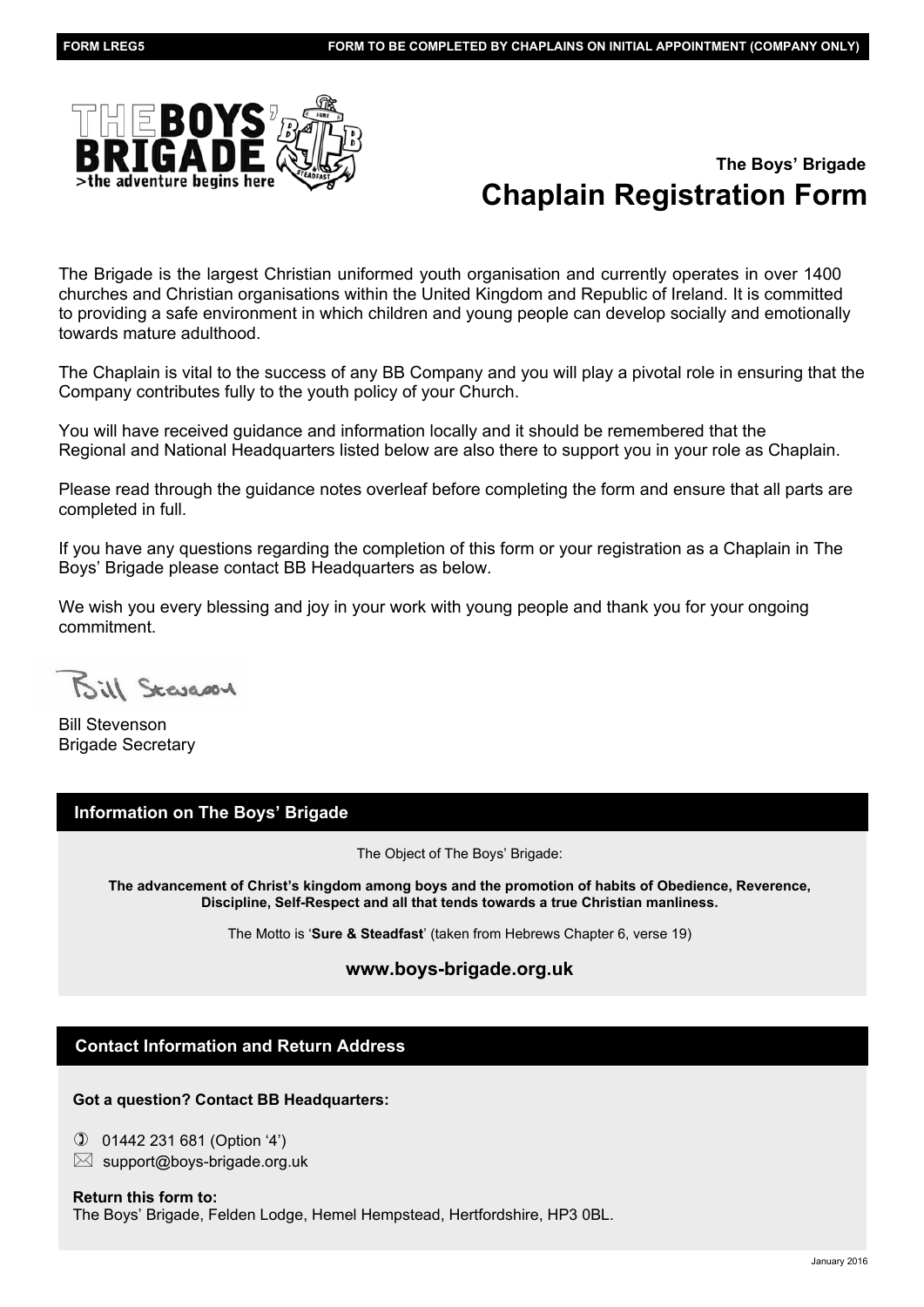Chaplains are key members of the Company Staff. Chaplains normally represent the management body of the Church and, therefore, play a pivotal role in ensuring that the Company contributes fully to the Youth policy of the Church.

A Chaplain is not subject to re-registration and is not required to undertake training, but Chaplains would be welcomed and encouraged to do so. Chaplains are not subject to the annual registration fee.

As a Chaplain you will receive a complimentary copy of the BB Gazette, which is the official quarterly magazine of The Boys' Brigade.

#### **IMPORTANT!**

Chaplains who undertake the full range of duties expected of enrolled Leaders, including unsupervised access to Children & Young People should be appointed Lieutenants (complete Registration Form 'LREG1') and will be subject to normal training and re-registration requirements.

### **Company Chaplain Company Chaplain** Completion

#### **Please ensure that:**

- you use **BLACK** ink only
- you write in **BLOCK CAPITALS**
- ALL writing is within boxes, a continuation sheet (blank A4 sheet attached to the form) should be used if required.
	- you complete **ALL boxes** (unless indicated optional)

#### **Guidance to the Applicant:**

Section.

- 1. ALL parts of section 1 'About You' MUST be completed. 2. Section 2 'Appointment' MUST be completed. Tick the appropriate box to indicate whether you are a Minister or a Lay Person; and complete the Company name; along with listing any other companies with which
- you are currently the Chaplain (a form should be completed for each company for which you are Chaplain). 3. Please pass on the form to your Minister/Church Official who should countersign this form on behalf of the Church. Where you are the Minister of the Church, a Church official should sign the 'Church Nomination

#### **Guidance to the Minister or Church Official** *(not the applicant)*

- 1. Please check that the applicant has completed ALL
- boxes (unless indicated as optional) in Sections 1 & 2. Please complete section 3 'Church Approval' and Sign
- & date the form. 6. Please send the form on to BB Headquarters (see
- address on the front of this form) or return to the Company Captain for them to send on.

### **Important Notes**

**1.** The Brigade is *registered under the Data Protection Act*. Any leader may request a copy of information held by the Brigade. Please contact BB Headquarters. Information may also be held at Regional, District, Battalion or Company level and is also subject to the requirements of the Data Protection Act. Enquiries should be directed to BB Headquarters.

**2.** The Brigade *does not permit access to mailing lists* or leaders Information by third parties (except where an authorised service provider to The Boys' Brigade).